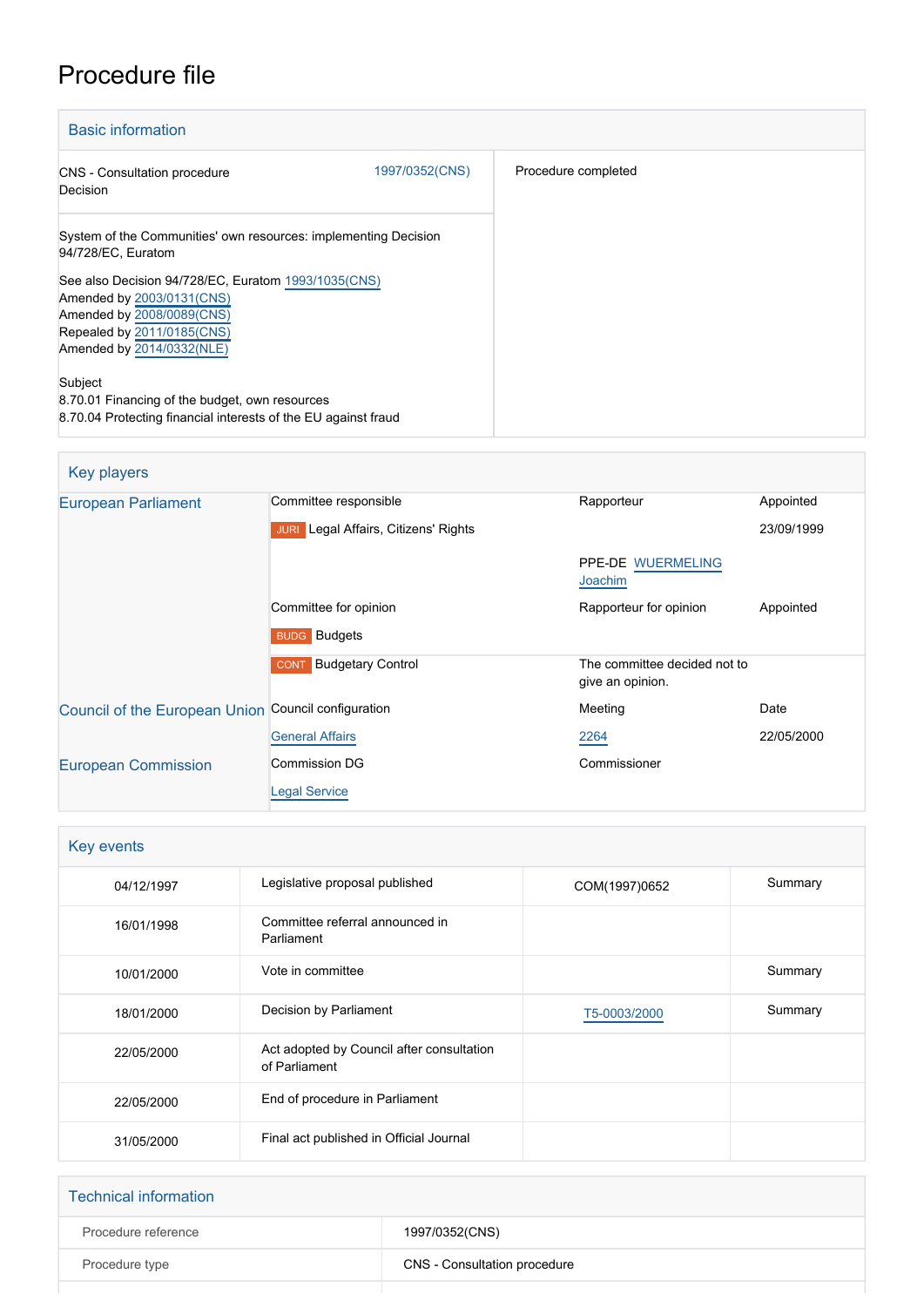| Procedure subtype          | Codification                                                                                                                                                             |
|----------------------------|--------------------------------------------------------------------------------------------------------------------------------------------------------------------------|
| Legislative instrument     | Decision                                                                                                                                                                 |
|                            | See also Decision 94/728/EC, Euratom 1993/1035(CNS)<br>Amended by 2003/0131(CNS)<br>Amended by 2008/0089(CNS)<br>Repealed by 2011/0185(CNS)<br>Amended by 2014/0332(NLE) |
| Legal basis                | Euratom Treaty A 183; EC Treaty (after Amsterdam) EC 279; Rules of<br>Procedure EP 52-p1                                                                                 |
| Stage reached in procedure | Procedure completed                                                                                                                                                      |
| Committee dossier          | JURI/4/09677                                                                                                                                                             |

#### Documentation gateway

| Legislative proposal                                      | COM(1997)0652                                        | 05/12/1997 | EC        | Summary |
|-----------------------------------------------------------|------------------------------------------------------|------------|-----------|---------|
| Text adopted by Parliament, 1st reading/single<br>reading | T5-0003/2000<br>OJ C 304 24.10.2000, p.<br>0020-0053 | 18/01/2000 | EP        | Summary |
| Follow-up document                                        | COM(2001)0032                                        | 05/02/2001 | EC        | Summary |
| Follow-up document                                        | COM(2003)0345                                        | 11/06/2003 | EC        | Summary |
| Follow-up document                                        | COM(2004)0850                                        | 07/01/2005 | <b>EC</b> | Summary |
| Follow-up document                                        | COM(2006)0874                                        | 09/01/2007 | EC        | Summary |
| Follow-up document                                        | COM(2010)0219                                        | 10/05/2010 | EC        | Summary |
| Follow-up document                                        | COM(2013)0829                                        | 27/11/2013 | EC        | Summary |
| Follow-up document                                        | COM(2016)0639                                        | 05/10/2016 | EC        | Summary |

#### Additional information

European Commission **[EUR-Lex](http://ec.europa.eu/prelex/liste_resultats.cfm?CL=en&ReqId=0&DocType=CNS&DocYear=1997&DocNum=0352)** 

# Final act  [Regulation 2000/1150](https://eur-lex.europa.eu/smartapi/cgi/sga_doc?smartapi!celexplus!prod!CELEXnumdoc&lg=EN&numdoc=32000R1150)

[OJ L 130 31.05.2000, p. 0001](https://eur-lex.europa.eu/legal-content/EN/TXT/?uri=OJ:L:2000:130:TOC) Summary

## System of the Communities' own resources: implementing Decision 94/728/EC, Euratom

OBJECTIVE: codification of Regulation (EEC, Euratom) No 1552/89 on the system of the Communities' own resources. SUBSTANCE: the proposal concerns the codification of Regulation (EEC, Euratom) No 1552/89, as amended on a number of occasions since its adoption. The new Directive will replace the various Regulations which it consolidates; the proposal fully preserves their content, merely bringing them together in a single text. ?

## System of the Communities' own resources: implementing Decision 94/728/EC, Euratom

In the context of the interinstitutional agreement on an accelerated working method for official codification of legislative texts, the committee decided to follow the procedure without report concerning Parliament's opinion on the proposal seeking to codify the regulation on the system of the Communities' own resources, as Parliament's Legal Service considered that the proposal constituted a codification pure and simple which did not alter the substance of the relevant acts.?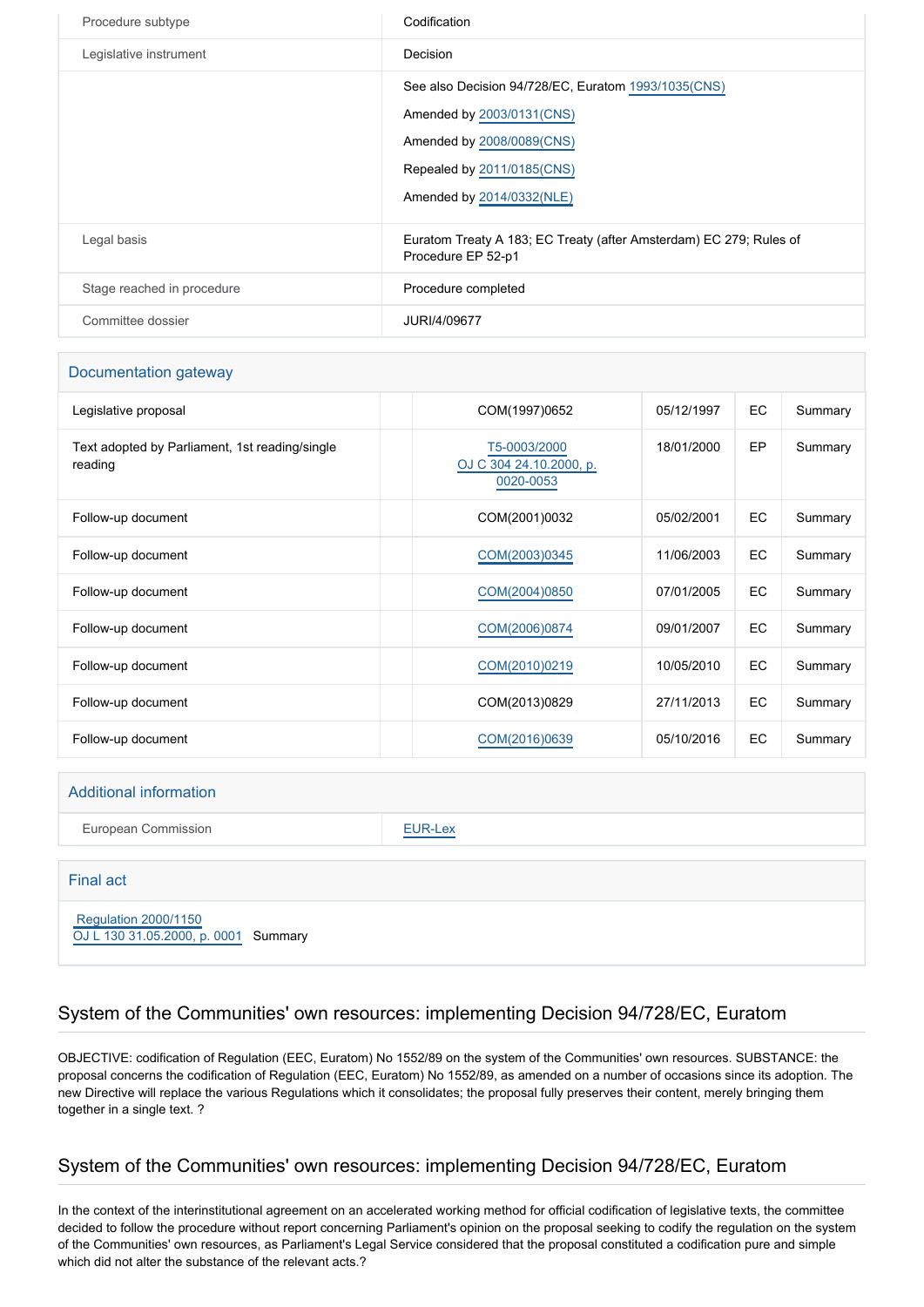## System of the Communities' own resources: implementing Decision 94/728/EC, Euratom

The European Parliament approves this proposal under the consultation procedure. (Procedure without report).?

#### System of the Communities' own resources: implementing Decision 94/728/EC, Euratom

The Council of Ministers adopted Regulation 1150/2000/EC/EURATOM on the codification of Regulation (EEC, EURATOM) 1552/89 on the system of the Communities' own resources.?

#### System of the Communities' own resources: implementing Decision 94/728/EC, Euratom

This report, which is sent to the budgetary authority pursuant to Article 18(5) of Regulation 1150/00/EC, gives an account of the operation of the inspection arrangements for traditional own resources over the period 1997-99. This information, which covers three years, gives an overall view of the Commission's multiannual inspections of both customs and accounting procedures and identifies the main strategies it intends to develop to improve results. This report first describes the general objectives pursued by the Commission via inspections of traditional own resources, in particular to keep a level playing field for operators in the European Union, improve recovery and inform the budgetary authority. It also presents the legal and regulatory framework surrounding the various inspection arrangements, followed by a factual description of the inspection system operating at Community level between 1997 and 1999. Over the period in question the Commission conducted 70 inspections (joint and autonomous) in all fifteen Member States. These inspections revealed 246 anomalies, 185 relating to accounting practices and 61 to do with customs. As a result of these anomalies, the Member States have so far paid a total of EUR 3 035 347 in principal amounts and EUR 6 971 898 in interest for late payment. Apart from the aspects linked to the accounts, the anomalies detected during these inspections are an essential source of information on the problems encountered by the Member States in applying customs and accounting regulations. They can reveal any incompatibility between national provisions and the spirit of Community law and highlight the possible impact in terms of own resources. Analysis of these anomalies can lead to the reform of existing provisions and improve the clarity of Community legislation. The report concludes that there is a need for inspection measures to cover the various aspects customs-related, financial and regulatory - of how the whole system for the inspection of traditional own resources works. Finally, the report turns to the overall development of the inspection and collection system. It sets out the broad lines of the strategy which the Commission intends to develop in the medium term, firstly as regards methods and secondly as part of a renewed partnership between the Commission and the Member States. Alongside these methodological considerations, the Commission aims to make the Member States assume more responsibility. It is therefore continuing to examine the operational consequences of holding the Member States liable for some of the errors committed by their administrations. This approach forms part of the attempt to achieve a fairer distribution of the financial burden between the Member States in accordance with the principles of sound and efficient management set out in SEM 2000. However, the Commission is also considering a new approach to associated inspections based on the Joint Audit Initiative which requires a different form of cooperation between the Community authorities and the Member States and which also seeks to respond to the changes in inspection procedures that will be required with the forthcoming enlargement of the European Union.?

#### System of the Communities' own resources: implementing Decision 94/728/EC, Euratom

This document comprises of the fourth report from the Commission which describes and analyses the operation of the inspection system for traditional own resources for the period covering 2000, 2001 and 2002.

The report states that the results recorded from 2000 to 2002, and the prospects which emerge, confirm the need for the Commission's inspections of traditional own resources. This inspection activity ensures equality of treatment between the Member States as regards both application of the customs and accounting rules and protection of the European Union's financial interests; i.e. if the Member States fail to comply with these rules, they all face the same consequences. At the same time as taking the necessary measures for the further improvement of its traditional inspection visits, the Commission intends to expand its activities in the following three areas:

- Monitoring the acceding countries, so as to obtain a reasonable degree of assurance that these countries' customs and accounting systems will meet Community requirements by the time of accession; - Internal financial liability of the Member States the principle under which the Member States must bear responsibility for their errors. The various infringement procedures brought before the Court of Justice should allow certain guidelines to be laid down; - External financial liability suitable consideration must be given to provide the ability to remedy the negative financial effects resulting from poor management of preferential agreements.

#### System of the Communities' own resources: implementing Decision 94/728/EC, Euratom

The Commission has presented its report on the follow-up of traditional own resources in cases of fraud and irregularities. This report together with its annexes presents the state of play in the recovery process for unpaid customs duties (also known as Traditional Own Resources/TOR) in 17 cases of fraud or irregularity. All these cases have been the subject of previous Mutual assistance (MA) communications which concerned several Member States and each had a potential impact on the Community budget of over EUR 1 million.

The report outlines the conclusions from the research in a very condensed form - more detail being included in the accompanying six annexes. The report also takes stock of the usefulness and reliability of the current method and proposes an alternative strategy for keeping the Budgetary Authority informed.

Under Council Regulation 1150/2000 Member States are not only obliged to keep A- and B-accounts, but they are also required to inform the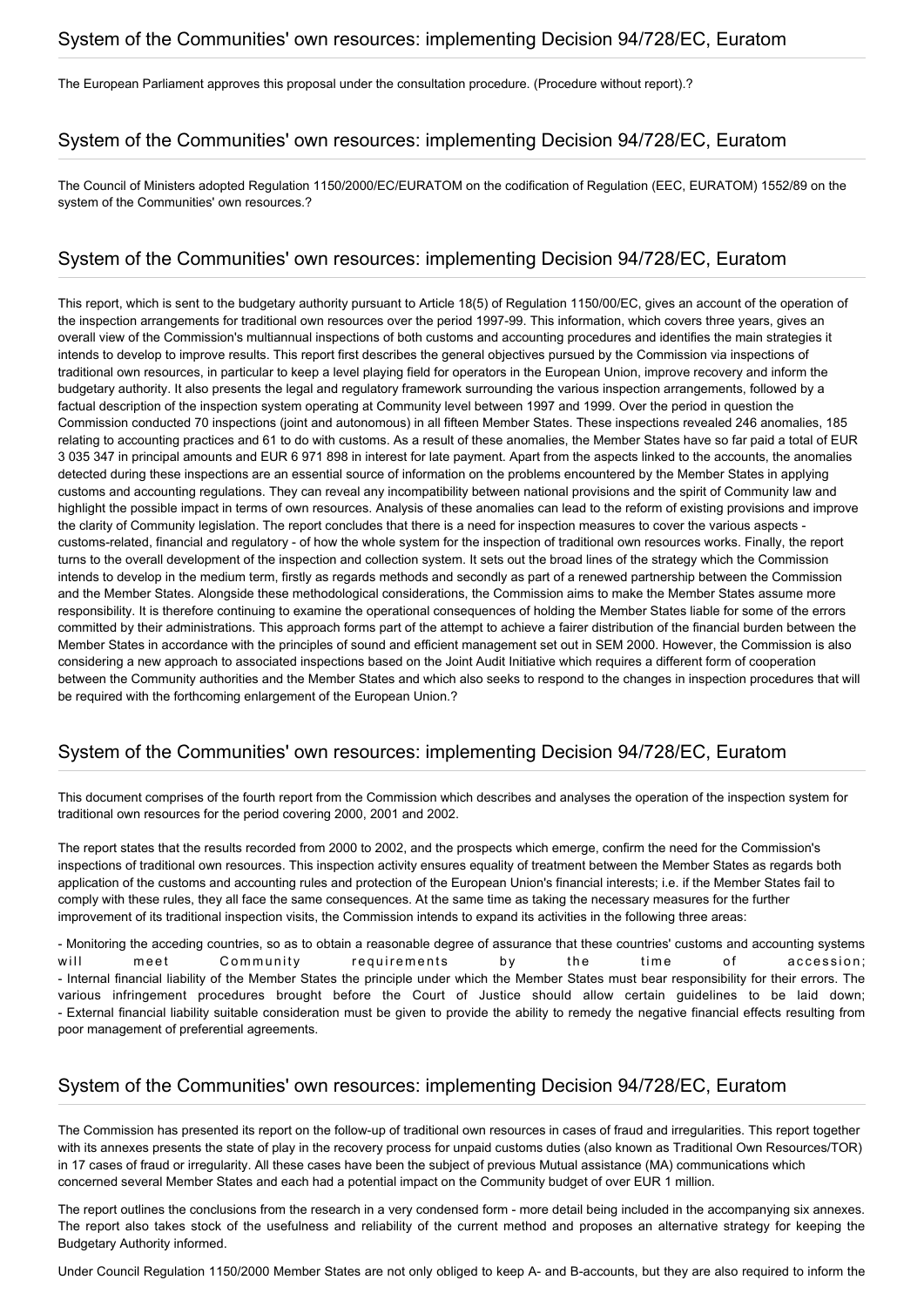Commission of cases of fraud or irregularity (detected or established) with a potential financial impact on the Community's Budget of over EUR 10,000. Member States transmit this information to the Commission via the OWNRES system.

The underlying information in this report has been gathered from OWNRES and reflects the situation on 31 December 2003. The debts in the chosen sample total over EUR 160 million. Of this amount almost 41% has been settled - by recovery, withdrawal or write-off - while the remaining 59% is still subject to administrative appeals or judicial procedures. On the basis of this information it can be concluded that although the outstanding amounts appear in absolute terms relatively high, that in relation to the overall amounts at stake, they are rather low. It also follows that recovery procedures are progressing. In many cases, actual recovery may be just a matter of time. Whereas the comparable reports in 1994 and 1998 showed effective recovery rates of 2% and 12% respectively, the recovery rate for the cases discussed in this report has further improved to 15%.

#### System of the Communities' own resources: implementing Decision 94/728/EC, Euratom

In accordance with Council Regulation (EC, Euratom) No 1150/2000, the Commission presents its fifth report on the operation of the inspection arrangements for traditional own resources (2003-2005). This report describes and analyses the operation of the inspection system for traditional own resources for the period covering 2003 to 2005. It describes the Commission's inspection measures over this period, assesses the measures carried out and draws conclusions. The report also outlines the financial, legal and regulatory follow-up to these inspections. Finally, this report gives an account of the outcome of other Commission measures over the period in question to improve recovery and prepare the acceding countries. The annex to this report describes the objectives of the inspections and how the inspection system operates at Community level.

During the period 2003-2005, the Commission carried out 73 inspections (as against 65 during the period 2000-2002) revealing 297 anomalies with a financial impact of ?127 million (not including interest on late payment). Of the 297 anomalies noted (as against 304 anomalies during the period 2000-2002), 130 had a financial impact (43.80% of the anomalies), 101 a regulatory impact (34%) and 66 fell into the category "other" (22.20%). The Commission has taken appropriate measures to resolve the financial consequences of the anomalies observed.

In 2003 and 2004, the Commission initiated an inspection operation on the management of "electronic customs declarations". This was conducted in all the Member States which belonged to the EU in 2003, with the exception of the Netherlands and Luxembourg. A number of anomalies were noted, but the systems installed in the Member States were on the whole satisfactory. The Commission recommended that computerisation should be extended with a view to improving the management of customs clearance and the collection of own resources.

The inspection measures concerning inward processing carried out in 2003 (NL), 2004 (FR, IE, IT, AT) and 2005 (DE, UK) revealed a number of shortcomings as regards the management of control of this customs procedure, some with financial consequences. The Member States concerned have informed the Commission that they have taken the measures necessary. In 2004 inspections of simplified procedures in Community air transit in Germany, Luxembourg and the United Kingdom revealed major shortcomings in the management and control of these procedures. The three Member States concerned have since taken strict measures to improve the situation.

Inspections were also carried out on the entry and import of fishery products into the Community and customs warehousing.

At 31 December 2005, a total of 25 cases involving 10 Member States were at various stages of the procedure (formal notice, reasoned opinion, referral). In 2005, the European Court of Justice delivered a number of important judgments following infringement procedures brought by the Commission. In 2005 three Court judgments upheld the Commission's position as regards Community transit and the financial consequences of errors by the Member States. In 2006 a judgment upheld the Commission's position concerning the time limit for entering duties in the accounts.

Over the reference period (2003-2005) additional entitlements totalling more than ?127 million (not including interest for late payment) were paid to the Commission following observations it made in reports on joint or autonomous inspections, following inspections by the Court of Auditors or following the Commission's other inspection activities. Over the period 2003-2005 interest for late payment paid by the Member States totalled more than ?77 million.

Over the period 2003-2005, the Commission was able to improve its monitoring of recovery in the Member States through the introduction of the new OWNRES data base, amendment of the rules on the writing-off of irrecoverable entitlements, the Court's case law on the financial consequences of errors by the Member States and monitoring activities geared to the acceding countries.

The results recorded from 2003 to 2005 show that the Commission's inspections of traditional own resources are necessary. This inspection activity ensures equality of treatment between the Member States as regards both application of the customs and accounting rules and protection of the European Union's financial interests.

In future, the Commission intends:

- to continue its traditional role as regards on-the-spot inspections, while improving its inspection methods (audit tools, etc.);
- to continue strengthening its monitoring of recovery measures in the Member States by introducing an IT tool allowing user-friendly treatment of cases of irrecoverable entitlements that are written off and reported to the Commission;
- to continue monitoring the acceding countries, so as to obtain a reasonable degree of assurance that these countries? systems for collecting traditional own resources meet Community requirements by the time of accession.

#### System of the Communities' own resources: implementing Decision 94/728/EC, Euratom

In accordance with Council Regulation No 1150/2000, the Commission presents its sixth report on the operation of the inspection arrangements for traditional own resources.

The report describes and analyses the operation of the inspection system for traditional own resources for the period covering 2006 to 2009 (2006 was only partly covered by the previous report adopted in 2007). It describes the Commission's inspection measures over this period, assesses the measures carried out and draws conclusions. The report also outlines the financial, legal and regulatory follow-up to these inspections.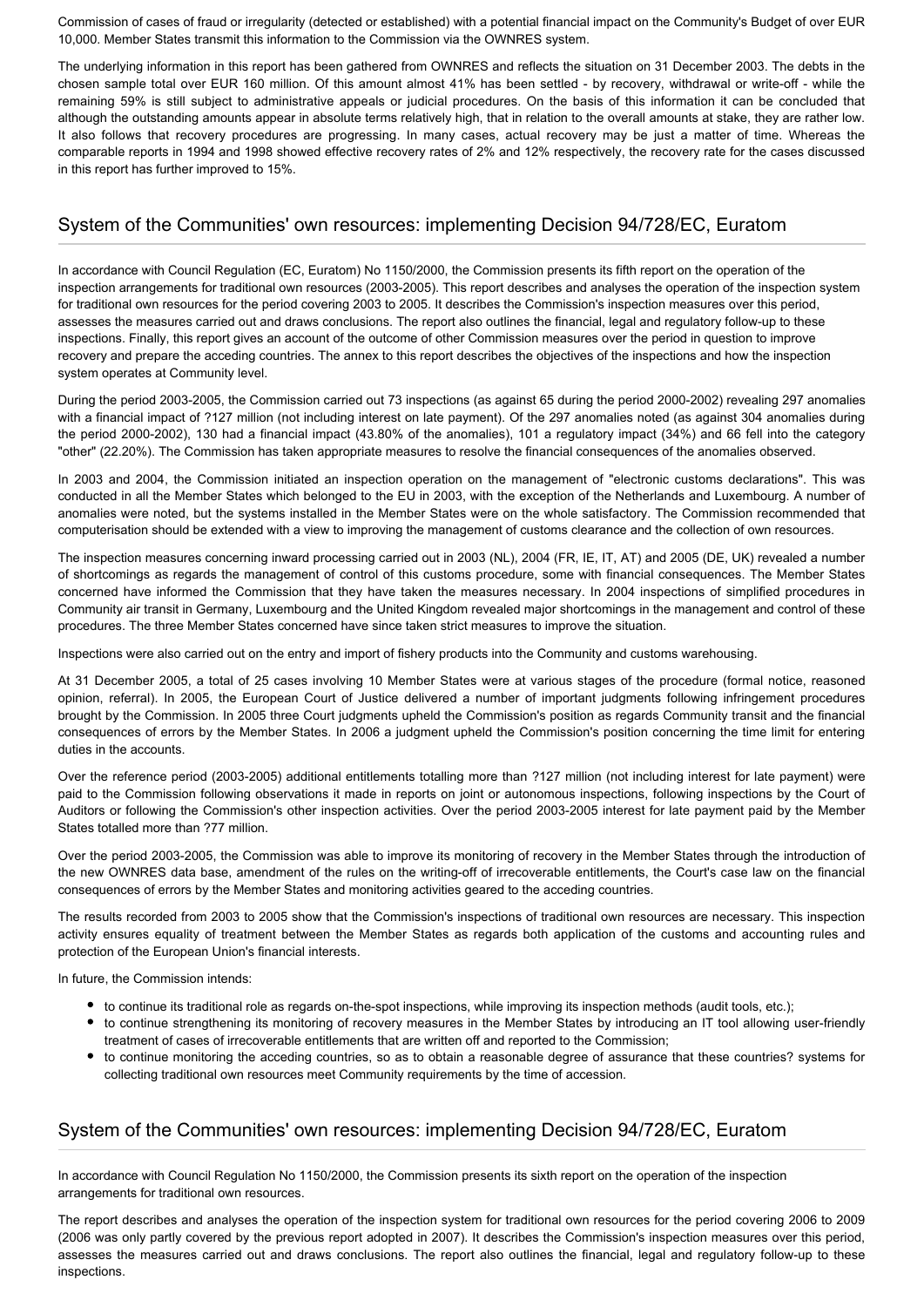Main results of the inspections: the Commission carried out 129 inspections under Article 18 of Regulation No 1150/2000 during the period 2006-2009. Eleven of these inspections were carried out under the Joint Audit Arrangement approach. Of the 436 anomalies noted, 224 had a financial impact (51.4%) and 110 a regulatory impact (25.2%). The Commission has taken appropriate measures to resolve the financial consequences of the anomalies observed.

Follow up to inspection measures:

Disputes: during the period 2006-2009 the Court of Justice delivered a number of important judgments following infringement procedures brought by the Commission. Where necessary, the Member States concerned had to assume the financial consequences. For some of these judgments, these financial consequences are still being evaluated or settled. The Commission gives details of the relevant judgements. Financial aspects: over the reference period (2006-2009) additional entitlements totalling more than ?130 million were paid to the Commission following observations it made in its inspection reports, following inspections by the Court of Auditors or following the Commission's other inspection activities.

Interest for late payment was also charged for delays in making traditional own resources available. The interest for late payment paid by the Member States totalled more than ?107 million.

Commission measures to improve recovery of traditional own resources: apart from its on-the-spot inspections in the Member States, the Commission has several other means of monitoring the recovery of traditional own resources. Appropriate use of these means effectively improves recovery. Examination of the waiver requests is a particularly important and evergrowing task for the Commission. With the adoption of Regulation No 2028/2004, the concept of amounts which are definitively irrecoverable has been defined along with the specific conditions for deeming amounts irrecoverable. These new conditions have allowed the Member States to "clean up" their separate accounts by withdrawing a large number of amounts that are deemed irrecoverable. A transitional period ending on 30 September 2009 was established for this purpose. The Commission was therefore confronted by a significant increase in the number of requests, in particular in 2008 and 2009, and succeeded in meeting this challenge. Over the period 2006-2009 it was sent 1 017 cases (including 589 for 2008 alone) involving a gross amount of almost ?394 million. In response to the requests examined during this period (outstanding cases and newly presented cases), the Commission granted 497 waivers involving almost ?152 million. On the other hand, it refused 168 cases involving more than ?62 million (gross), which must now be made available. The Commission had to ask the Member States for further information in almost 50% of the cases examined. At 31 December 2009, 165 requests involving around ?57 million were still being processed.

A new database called WOMIS (Write-Off Management and Information System) became operational on 1 January 2010. WOMIS is a multilingual tool designed for the transmission of waiver requests by means of a web-based communication and database software reserved for authorised Member State and Commission users. It will allow easier and more secure management of the Member States' requests and can be used to provide data and useful information on the follow-up to these requests.

The report concludes that the results recorded from 2006 to 2009 show that the Commission's inspections of traditional own resources are necessary. This was illustrated by improved compliance with Community provisions on the protection of the EU's financial interests as well as at the financial level (the net amount made available came to around ?237 million). This inspection activity ensures equality of treatment between the Member States as regards both application of the customs and accounting rules and protection of the EU's financial interests.

In future, the Commission therefore intends:

- to continue with its role as regards on-the-spot inspections, while improving its inspection methods (audit tools, etc.);
- to continue strengthening the monitoring of recovery measures in the Member States;
- to continue monitoring the acceding countries, so as to obtain a reasonable degree of assurance that these countries? systems for collecting traditional own resources meet Community requirements by the time of accession.

#### System of the Communities' own resources: implementing Decision 94/728/EC, Euratom

In accordance with Council Regulation (EC, Euratom) No 1150/2000, the Commission presented its seventh report on the operation of the inspection arrangements for traditional own resources (2010-2012).

Traditional own resources (TOR), i.e. customs and agricultural duties on products imported from third countries, plus sugar levies. Over the period 2010-2012 more than EUR 48.8 billion was made available (net).

Main results of the inspections: the Commission carried out 94 inspections during the period 2010-2012. Of the 372 findings noted, 120 had a direct financial impact (32.2%) and 125 a regulatory impact (33.6%). The Commission has taken appropriate measures to resolve the financial consequences of the findings observed.

The main findings are as follows:

- the results of the inspections performed in 2009 and 2010 showed that in general Member States had made efforts towards the development of customs control strategies to be in compliance with the requirements of the legislation and to provide protection for the EU's financial interests;
- in 2010, 2011 and 2012 inspections concerning the collection of antidumping and countervailing duties showed that in the majority of the Member States the collection of these duties and the related control strategy was compliant with EU legislation;
- in 2011 inspections on the local clearance procedure revealed major shortcomings in the management and control of this procedure;
- · 2011 inspections in four Member States on binding tariff information (BTI) showed in general a high level of compliance with EU legislation. Major weaknesses were found as regards the post-clearance recovery of TOR in the case of annulment of a BTI or the absence of control strategies to verify the use of periods of grace;
- · 2012 inspections in 21 Member States on EU transit were carried out. The Commission found that the situation had improved in most of the Member States. Weaknesses were noted concerning the calculation of the guarantee covering the transit movement, the content of transit declarations and the number of checks carried out on the transit movements and on authorised consignors and consignees.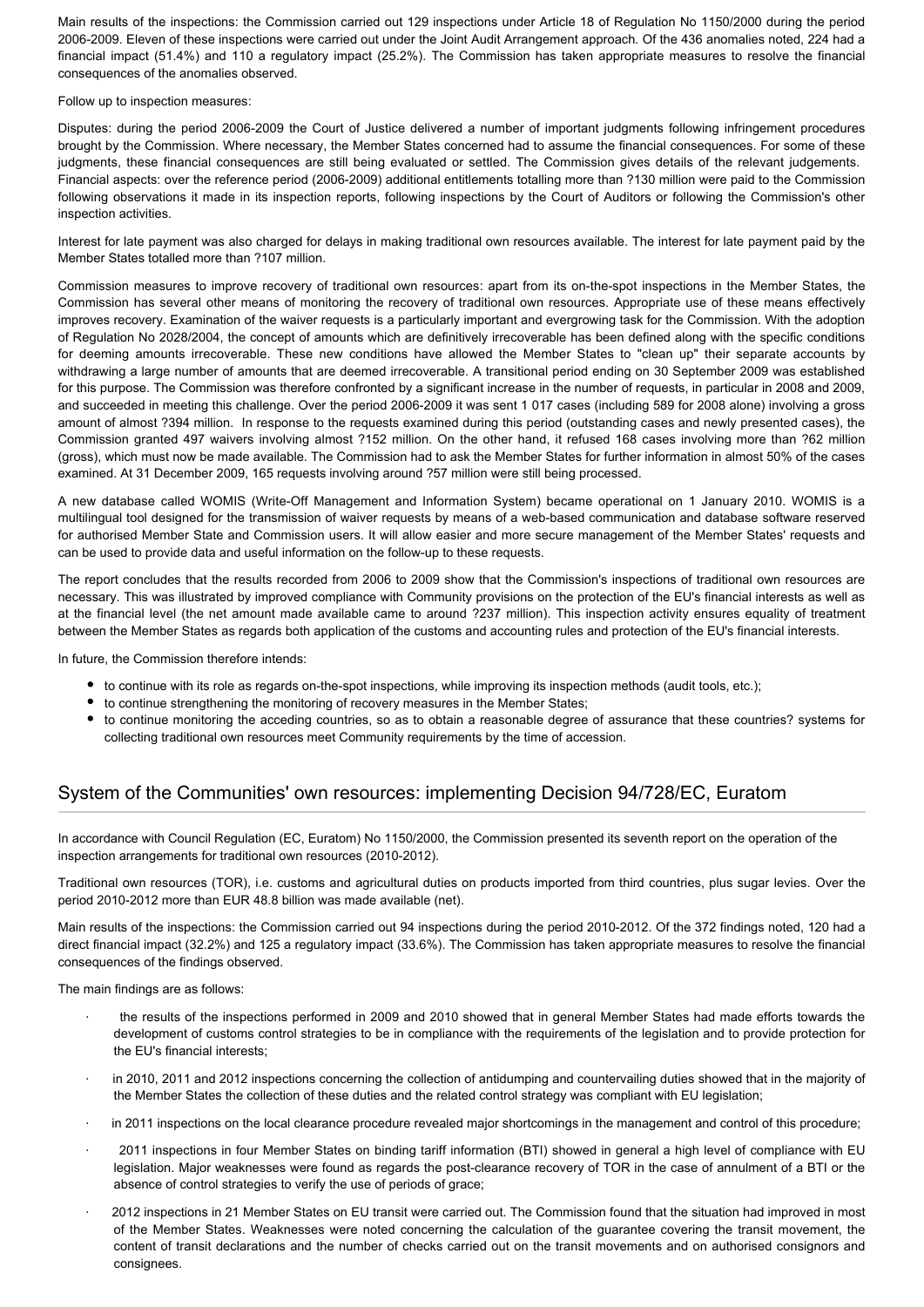As regards inspections relating to accounting matters, the Commission stated that the overall situation was improving thanks to the pressure exerted by the Commission's inspections and also to the introduction in most Member States of customs and/or accounting computer tools that enable the risk of one-off errors to be reduced. More comprehensive inspection measures were conducted in 7 Member States in order to evaluate their TOR collection systems. On the other hand, major shortcomings were identified as regards how the Member States deal with irrecoverable amounts of TOR.

Follow-up to Commission inspection measures: during the period 2010-2012 the Court of Justice delivered a number of important judgments following infringement procedures brought by the Commission. Where needed, the Member States concerned had to assume the financial consequences.

Over the reference period (2010-2012) additional entitlements totalling more than EUR 249 million were paid to the Commission following observations made in its inspection reports. Moreover, interest for late payment was also charged for delays in making TOR available. The interest for late payment paid by the Member States totalled more than EUR 484.5 million.

Future actions: the results recorded from 2010 to 2012 show that the Commission's inspections of TOR and the systematic follow-up of the shortcomings observed are necessary. This was illustrated by the improved compliance with EU provisions as well as by the financial impact (the additional net amount made available to the EU budget was around EUR 733.5 million).

This inspection activity ensures equality of treatment between the Member States as regards both application of the customs and accounting rules and protection of the EU's financial interests.

In future, the Commission therefore intends:

- to continue with its role as regards on-the-spot inspections:
- to continue strengthening the monitoring of recovery measures in the Member States;
- to continue monitoring the acceding countries;
- to reinforce the Member States' capability and willingness to perform TOR inspections themselves.

#### System of the Communities' own resources: implementing Decision 94/728/EC, Euratom

In accordance with Council Regulation (EC, Euratom) No 1150/2000, the Commission presented its eighth report from the Commission on the operation of the inspection arrangements for traditional own resources (20132015).

Traditional own resources (TOR): customs duties on products imported from third countries, plus sugar levies. Over the period 2013-2015 more than EUR 50 billion was made available (net).

Inspections carried out by the Commission: to supervise the system for the collection of TOR several types of checks by the Commission are possible: checks on regulations, checks on documents and on-the-spot inspections.

During the period 2013-2015 the Commission carried out 86 inspections which gave rise to 288 findings. 122 of these had a direct financial impact (42.36%) and 63 a regulatory impact (21.88%). The Commission has taken appropriate measures to ensure that Member States make available to the EU budget the amounts involved, where appropriate.

- In 2013 and 2015, the inspections focused on: (i) the entry of goods in the customs territory of the EU; (ii) the end-use customs procedure which was examined in 18 Member States; (iii) the follow-up of risk information relating to potential cases of frauds and irregularities.
- In 2015, five inspections concerning the management of tariff suspensions and quotas were carried.
- In addition, the management of preferential tariff measures was examined in four countries.

Inspections relating to accounting matters: the management of the separate account combined with the corrections of the normal account is a recurrent topic which is inspected in all Member States visited, in addition to the main customs topic.

- Comprehensive inspections were conducted in three Member States entirely on this topic. The inspections carried out over the period 2013-2015 on this topic confirmed that most errors were one-off and that systematic errors were exceptional. The Member States assumed the financial consequences resulting from the findings noted. Member States must sustain their efforts to ensure the diligent management of the separate account and the corrections of the normal account.
- A series of inspections was also carried out in six Member States on the reliability of the normal and separate account statements. The procedures in place to establish these statements complied with the EU provisions and ensured the protection of the EU's financial interests.

Outcome of disputes: some points in the rules remain a source of disagreement between the Member States and the Commission, whose only option then is to start an infringement procedure. During the period 2013-2015, infringements were either launched or closed with the following countries: Portugal, the Netherland, United Kingdom, Italy and Belgium.

Over the reference period (2013-2015) additional entitlements totalling more than EUR 124 million were paid to the Commission following observations made in the inspection reports and on the occasion of other inspection activities and as a result of the follow-up of Court of Auditors' findings and Court of Justice's decisions on TOR infringement procedures.

The interest for late payment paid by the Member States totalled more than EUR 104 million.

In its judgment of 15 November 2005 Commission versus Denmark, the European Court of Justice upheld the Commission's view that the obligation of the Member State to establish the EU's entitlement to TOR (and to make them available) arises as soon as the conditions laid down in the customs regulations are met under normal circumstances.

On the basis of this case-law, the Commission followed up the administrative errors committed by the Member States to the detriment of the EU's financial interests during the period 2013-2015 (on-the-spot inspections, national repayment or remission decisions due to administrative errors, etc.). As a result of this follow-up, the Commission asked the Member States to make available EUR 32 704 818 over the period